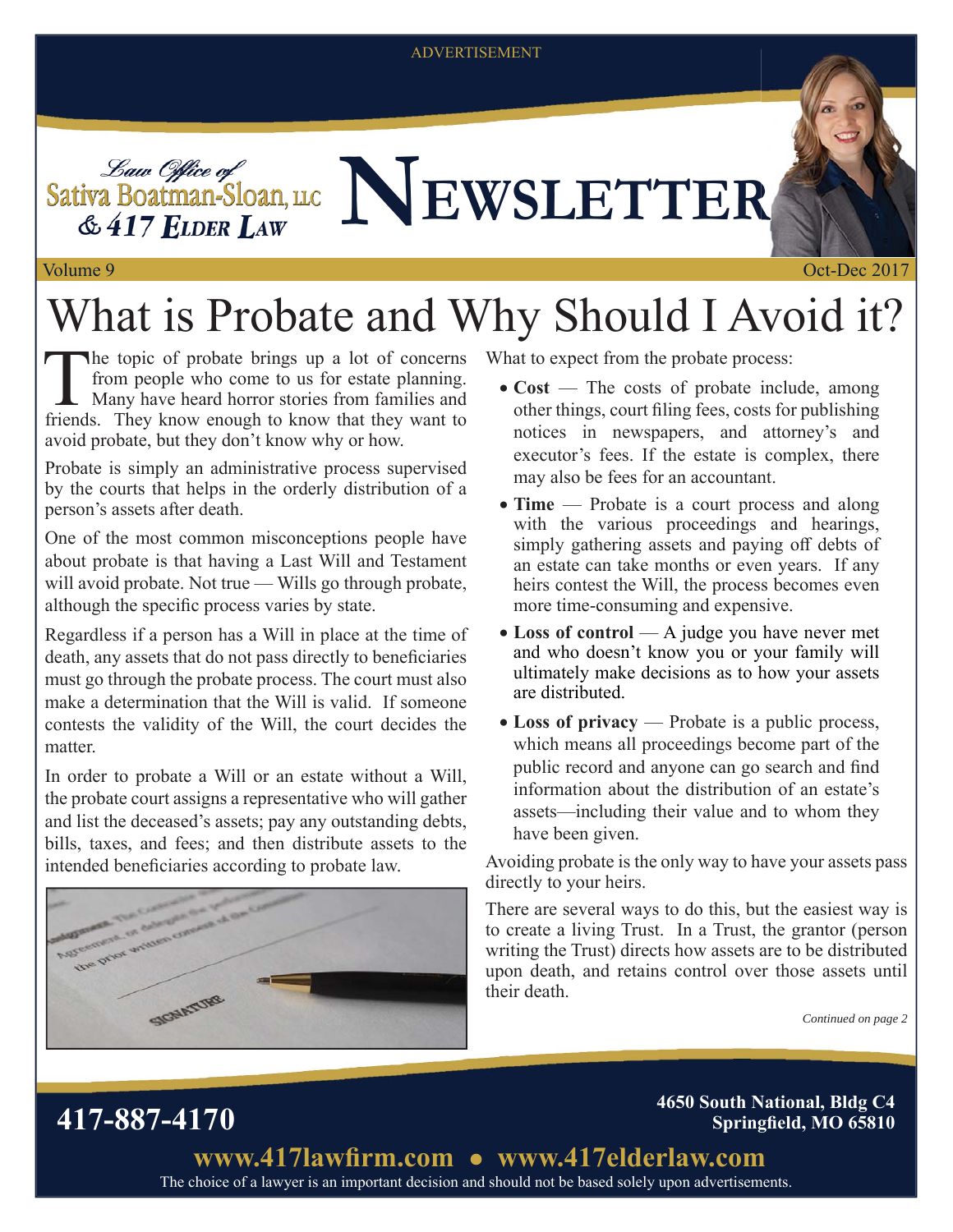## **Don't Let Easements Become a Headache**



If you are purchasing or leasing property — whether a home, a condominium, a farm or a business — you need to be aware of the legally binding easements that effect the title to the property. Separately recorded easements or easements created by deed will specify any rights that allow someone to use a property that they don't own. Easements are generally considered permanent, and a deed covenant may protect someone's right to continue to use the property even if ownership changes.

The most common property easements are held by utilities and the Department of Transportation. These allow the power companies to install and maintain lines and also trim trees (even if you don't want them to). Utility companies may replace and maintain water and sewer lines, and the DOT can expand a road. While erecting a non-permanent fixture, such as a fence on an easement, may be permissible, building a permanent structure, such as a garage, would be problematic. There have been instances when property owners did not research the easement restrictions and unknowingly built their house or business on an easement. Needless to say, this scenario could result in expensive renovation costs, frustration, and even litigation.

When buying property, you may assume that you will own the land around your home or business, i.e., front yard, back yard, driveway, or parking lot without others having the right to use it. But that is not always the case. When you review the real estate records, you may find that someone actually has a right-of-way through your property. In some instances, the previous owner might have been compensated for granting this access. As the new property owner, you will be inheriting the previous owner's responsibility to observe the easement holder's rights and privileges. It is also important to note that as the property owner you would be responsible for paying taxes on the entire parcel of property.

Most of the time, there is not a problem with easements, but it is important to check. A real estate attorney or agent will advise you to obtain title insurance along with the purchase, which provides a report that details all issues with the property, including easements, liens, outstanding mortgages, judgments or unpaid taxes.

If you are handling the purchase on your own or just want to know what easements are currently tied to your property, deeds are a matter of public record and can be obtained from the county recorder or assessor's office. Highway and Public Works Departments would also be a good resource for utility and road easements.

Given the potential headache an easement can become, it is important for your peace of mind that you are fully aware of any restrictions and requirements tied to a property before a sale is finalized.

## **Probate: Planning Now Can Make a Big Difference**

#### *Continued from page 1*

The grantor also chooses a successor trustee, who will distribute the trust property according to the grantor's instructions following the grantor's death. Other ways to avoid probate include the following:

- Holding property jointly so that the other owner takes full ownership upon death, i.e. joint tenancy with a right of survivorship.
- Designating beneficiaries, or the person to whom benefits pass directly upon death on life insurance and retirement accounts.
- Designating beneficiaries as pay-on-death (POD) for bank accounts or transfer-on-death (TOD) for investment accounts and on titles for vehicles, boats, motors, and trailers.

Having a basic understanding of probate law is essential to estate planning. Planning ahead can make a big difference for your loved ones in the future. We are here to educate and help you through the process.

**417elderlaw.com**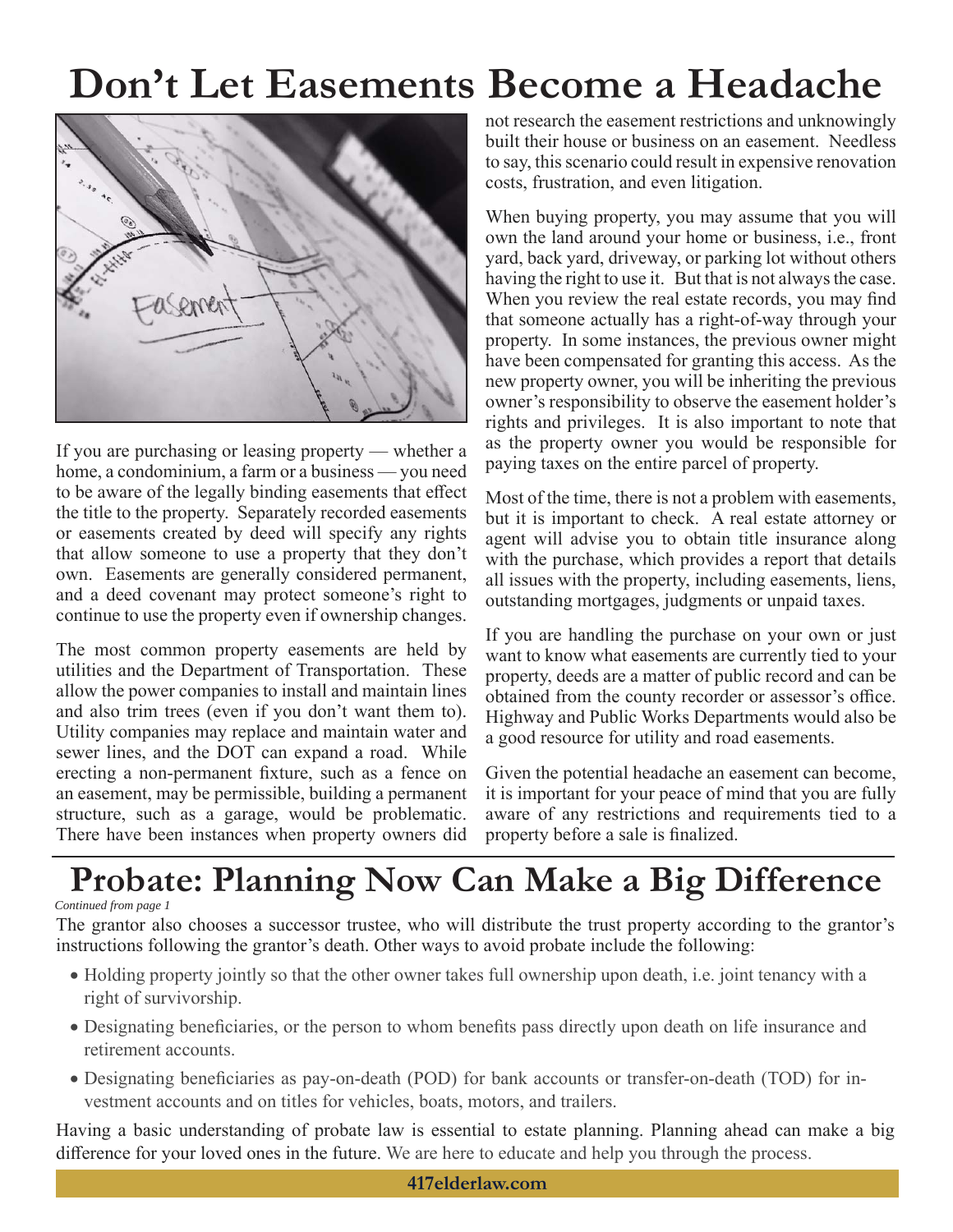### Swap Some Sweets

The holiday season is around the corner. It's usually a busy time with family gatherings and holiday parties. And that's not even considering the gifts and goodies.

Why not change up the usual holiday get-together and host a holiday cookie share? It's a perfect way to have a casual gathering of friends, co-workers, or family where you taste test, exchange recipes, and leave with gift bags of delicious cookies.

Here's how you can pull off your own cookie share:

- **INVITE.** Give advance notice because people will be more likely to attend if you plan ahead.
- **COOKIE COUNT.** Decide the number of cookies each guest should bring. A suggestion is to ask everyone to bring six dozen cookies from a single recipe, or approximately two or three batches. In this example, each guest should leave with about six dozen cookies, no matter how many people attend.
- **PLAN.** Ask attendees to bring tins, zip-top bags, or holiday goodie bags to take their cookie selections



home. Remind them to bring copies of their cookie recipe. If you'd like to avoid duplication, keep a running list of what types of cookies your guests plan to bring.

- **SHARE.** Keep attendees enthused by sharing how many are planning to attend and what cookies will be featured. This will keep them in the loop of knowing how many copies of their recipe they should bring.
- **HAVE FUN**. On the day of your cookie share, set up a table to display everyone's goodies. Everyone takes a recipe card to keep. Taste test and converse. Fill gift boxes or bags with the variety of cookies.

Voila! You've had a great gathering of friends, and everyone takes home wonderful gifts to share.

# **Before Giving, Do Your Research**

Giving back to our community and<br>
Chelping others in need is satisfying because your contribution makes a difference. There are many legitimate charities working to help a variety of causes. Unfortunately, whether they pop up during a natural disaster or around the holidays, scammers surface to take advantage of our giving nature.

To verify the legitimacy of a charitable organization, try going to CharityNavigator.org. There, you can search by charity name, keywords, or even the organization's EIN to view the overall score and rating of the charity, plus how much of donated funds go directly to the programs or services it delivers. Other good resources are the Better Business Bureau's Wise Giving Alliance, Charity Watch, and GuideStar.

Do your research before you give and avoid any charity that:

• Uses high-pressure tactics to get you to donate immediately without giving you time to research.



• Asks you to wire money or only accepts cash donations.

- Refuses to give detailed information about its identity and mission.
- Will not provide you proof that your contribution is tax deductible.
- Has a name that closely resembles a better-known and reputable organization.

Unknown charities after a natural disaster may be wellintentioned groups legitimately trying to help. However, they may not have the infrastructure to get the funds to the affected people. If in doubt, you may opt to donate food, clothing, or other non-cash items.

Making an annual donation plan is a good idea. You'll be able to have time to do your research and decide which causes and which charities to support.

Bottom line: you should feel good about the contributions you make. Go with your instincts, and if something doesn't feel right, your research will help guide your way.